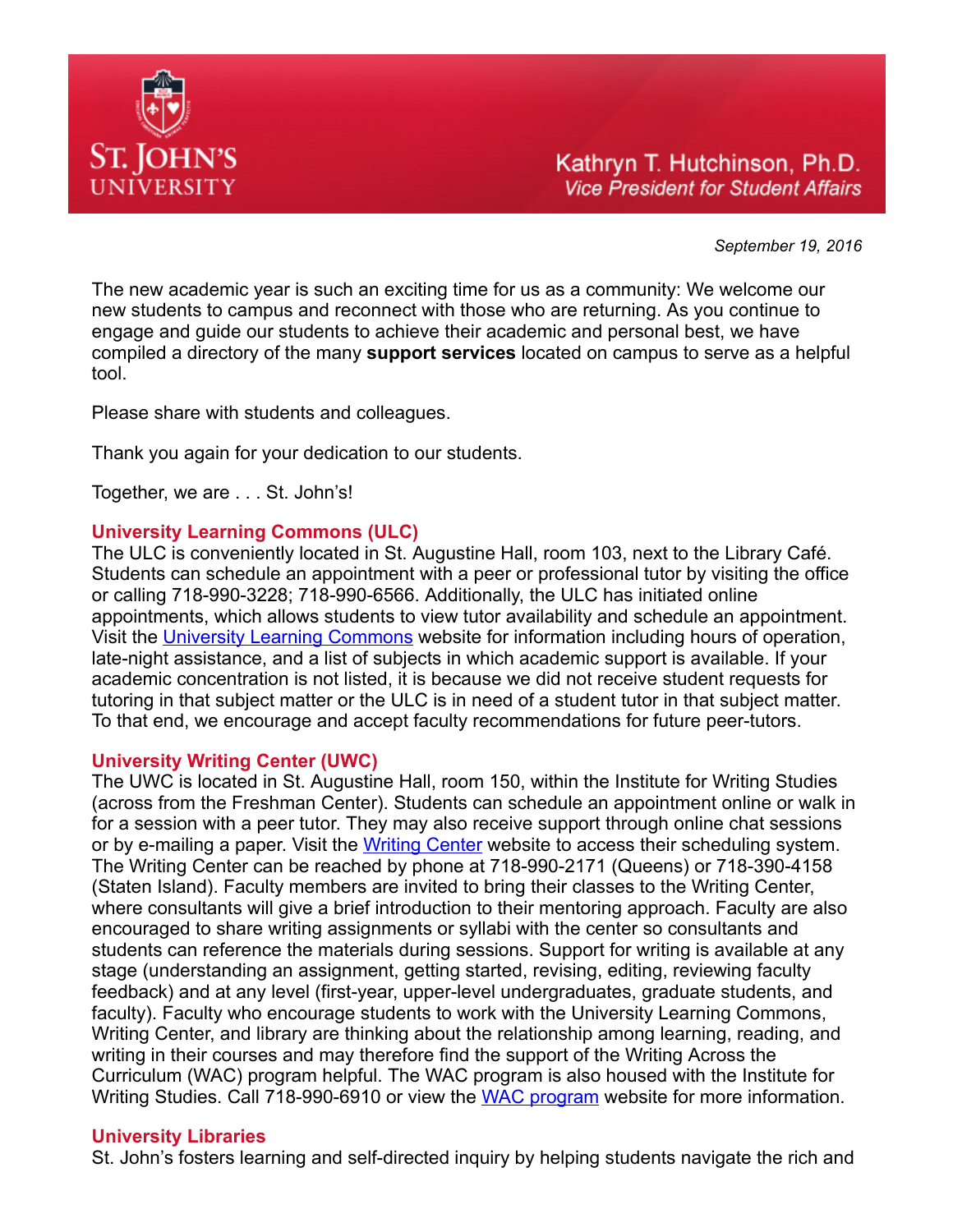complex world of recorded knowledge, and by maintaining a collection tailored to support the University curriculum. Librarians assist students with problems such as accessing course readings, choosing research topics, finding appropriate source material, formatting bibliographies, and using information ethically. Librarians are available to consult with students one-on-one, and will refer students to the Institute for Writing Studies, the University Learning Commons, or other academic support services, as appropriate. The libraries in Queens and Staten Island are open a combined 91 hours per week, and online resources are available all hours at the [University Libraries](http://libraries.stjohns.edu/) website. Students may obtain assistance in person at the third-floor reference desk in Queens, at the reference desk in the Loretto Memorial Library on Staten Island, online through the [Ask Us!](http://stjohns.libanswers.com/) website, or via text at 917-652-6936. Students may reserve group study rooms at the third-floor service desk in Queens, or by calling 718-990-6850

## Center for Counseling and Consultation (CCC)

CCC staff is dedicated to helping students who may be experiencing personal or emotional difficulties that interfere with their ability to perform well. Services include assessment, individual and group counseling, crisis intervention, and consultation and referral. Psychiatric consultation is also available when appropriate. The center operates within a short-term counseling model and students with more long-standing or specialized issues will be helped to find more appropriate resources within the community. As part of the Department of Student Wellness, the Center for Counseling and Consultation staff also work closely with all members of the St. John's community to help create a healthy and balanced environment to foster both personal wellness and strong emotional development. All services are free and confidential within the limits of legal and ethical restrictions. To make an appointment, please call 718-990-6384. The office is located in St. Louise de Marillac Hall, room 130. Visit the [Center for Counseling and Consultation](http://www.stjohns.edu/student-life/health-and-wellness/center-counseling-consultation) for more information.

### University Career Services

University Career Services serves as a resource to students throughout their time at St. John's by teaching them essential skills and encouraging personal responsibility to explore and achieve career goals. Students are empowered to engage in self-assessment, career exploration, job-readiness skill training, internships, and other experiential learning opportunities, as well as employment services. The dedicated team of career advisors focuses on helping to create opportunities for students, alumni, faculty, and employers to engage in mutually beneficial partnerships that meet the needs of an evolving and global workforce. University Career Services is located in Chiang Ching-kuo (CCK) Hall, and students can arrange for individual appointments by calling 718-990-6375. Students may also access CareerLink and other online resources through the Career Services tab on MySJU. Visit [University Career Services](http://www.stjohns.edu/career-services) for more information.

### The Global Language and Culture Center (GLCC)

The GLCC is a language resource center where students can practice one or several of the 14 languages currently offered at St John's University. Students do not have to be registered in a language class to utilize the center. Through immersion and interaction, with the help of trained language specialists, they will build on the language skills acquired in the classroom in a convivial and pressure-free atmosphere. The center offers large seating areas in a library-like setting for studying and group gathering. It is equipped with individual language pods, computers, large-screen televisions and reference material. Tutors and graduate assistants will help students prepare and review for quizzes, tests, and exams. The GLCC is located in St. John Hall, rooms 104–106. Individual appointments are 30 minutes and can be scheduled through MySJU (go to the "Academics" tab, scroll down to "Global Language and Culture Center" on the right, and click on "Make an appointment"). For more information, including hours of operation, visit the **GLCC** website or call the [GLCC](http://www.stjohns.edu/academics/schools-and-colleges/st-johns-college-liberal-arts-and-sciences/global-language-and-culture-center) Help Desk at 718-990-6293.